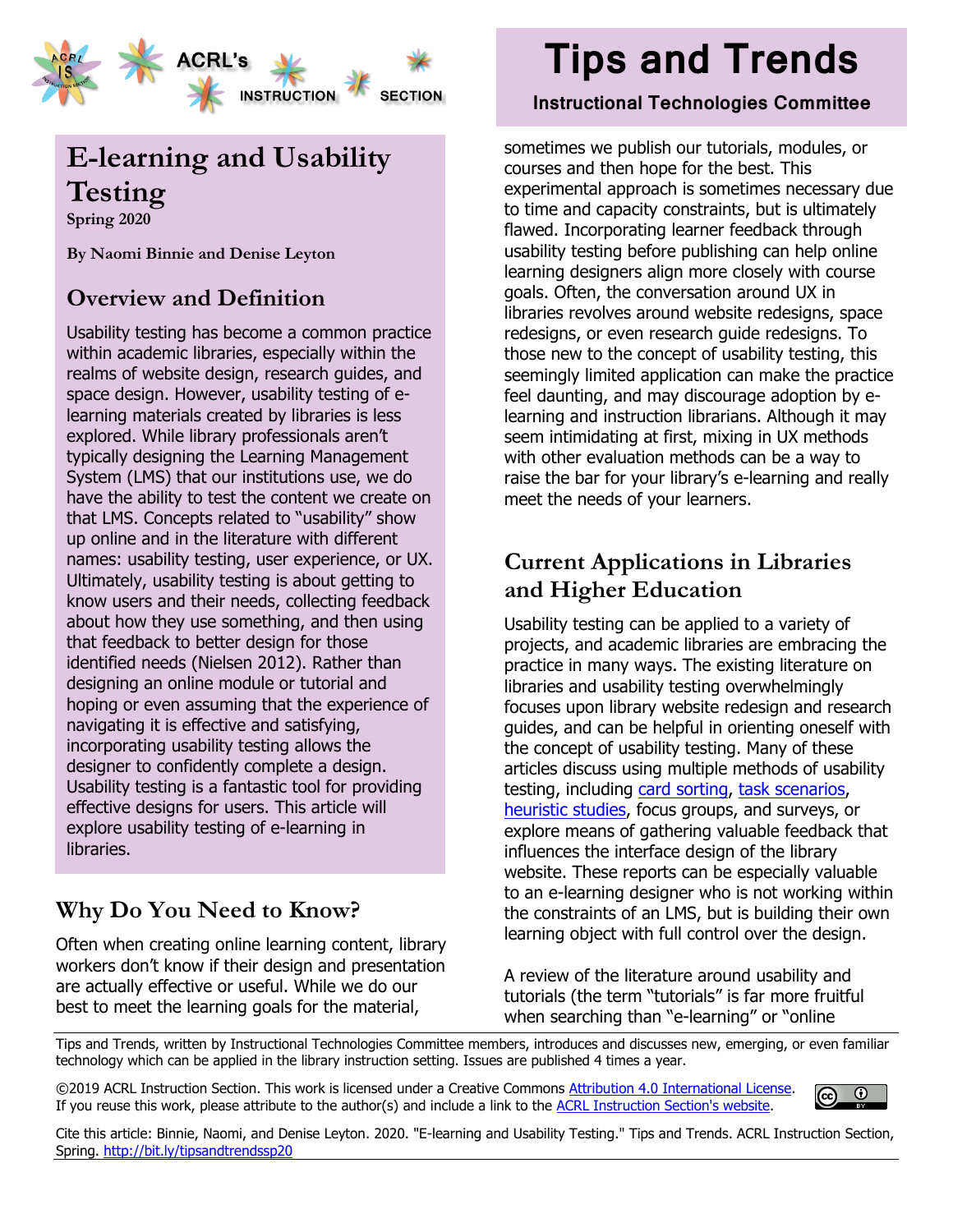learning") in library journals reveals case studies from California State University Stanislaus (Held & Gil-Trejo 2016), University of Illinois Chicago (Lantz et al. 2017), and Georgia State University (Leslie 2017). These case studies employ the practice in a variety of ways, but all depict librarian-led projects that incorporated usability testing of instructive tutorials during the design process. At the 2019 LOEX Conference, librarians from Virginia Tech presented and led the workshop "Keep Calm and Cairn On: Improving Learning Objects with Guided Feedback through Usability Testing" about usability testing for the design of library learning objects. Their workshop materials, including example scripts and forms and presentation slides are available freely on the [LOEX 2019 website.](http://www.loexconference.org/2019/sessions.html)

#### **Case Study: University of Michigan, Ann Arbor**

The University of Michigan Library has long been using usability testing and other UX methods to inform the design of websites, signs, research guides, and to test the accessibility of various online tools. While asking for informal feedback from colleagues is common, applying more formal usability testing to online instruction and digital learning objects is a relatively new practice. In 2019, a team of Library Operations staff developed an online module intended to train students and full-time staff to collect daily statistics around the library.

After creating a first draft of the course in the Canvas LMS, the team developed a testing protocol to gather feedback from full-time staff. The protocol was based on learning outcomes and sought to gather feedback on the organization and clarity of content, use of media and quizzes, as well as an overall impression of the course. Full-time staff were asked to take the course and use the Discussion Board function to respond to prompt questions. This asynchronous pseudo-usability test gathered comments from eight different staff members.

Next, the team conducted in-person usability tests in the form of two focus groups with a total of four student workers across sessions. The goal was to gain insights on how best to use the LMS from the student perspective as well as to observe how people with a range of experiences with data collection (the content of the course) interacted

with the modules. For that reason, the team recruited student workers, because they regularly use Canvas for their coursework. While some of the students had been previously trained on data collection in different ways, others had not received any training. This convenience sample of participants could also be compensated with their regular wages with permission from their supervisors.

To start the focus groups, the team introduced themselves, explained why they were leading this session, and thanked the students for participating. Prior to the feedback sessions, students were instructed to review the course. Half of the group had reviewed the course, the other half had not. For five to ten minutes, the first group was prompted to review the online course and the second group was prompted to go look over the course for the first time. The team started with preliminary background questions to build rapport and then followed up with evaluative questions where participants were prompted to click around the course on a shared monitor, narrating how they navigated the course [\(see interview script\)](https://docs.google.com/document/d/1NyiGHFWCfG5yv99qYsDU60AHhcEl6ragaoGvSi0DmOk/edit).

Feedback from both sessions was integrated into a second draft of the course and included things like:

- Adjusting the voice of the content to be more conversational
- Adding more quizzes that were shorter and intermixed as well as adding feedback when a person chose the wrong answer to emphasize the quiz's role as a teaching tool rather than punitive
- Ensuring that visuals which referenced content were on the same page as that content
- Changing the order and labeling of certain content
- Integrating additional Canvas functionality

## **Potential Hurdles**

User experience studies and usability testing are highly flexible methods that can be adjusted to match local evaluation goals. The process can be as simple or as complicated as needed. Those new to usability testing may feel apprehensive about knowing where to begin. A simple focus group session like the one presented in the University of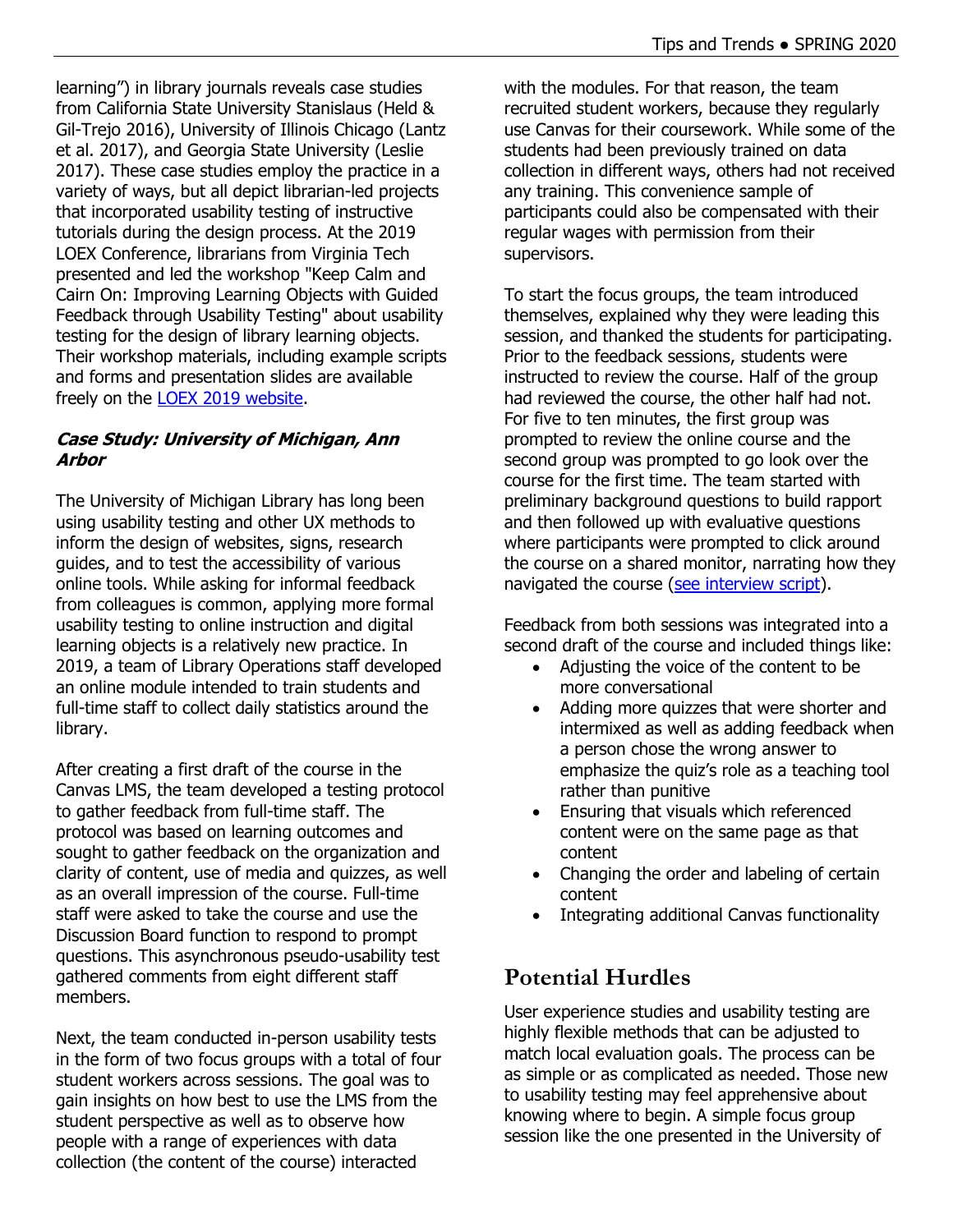Michigan Library case study requires minimal resources. For this focus group, the team needed:

- People
	- $\circ$  Student workers to take the online module and answer questions
	- $\circ$  Team members to ask questions, observe student workers, and take notes
- Consent
	- $\circ$  Students agreed to take part in the study
- **Incentives** 
	- o Student workers were paid an extra hour and were bought lunch for participating in the study
- Hardware
	- o Computer screens for student workers to interact with the module

For more complex usability testing sessions, other factors must be considered, such as:

- Software
	- o Are you recording a user's screen, mouse, or eyes? Consider screencasting or eye tracking software.
- Hardware
	- o Do you want to record what students are saying while they move through an online module or learning object? A microphone or audio recorder should be used to capture the user's comments.

Even in a fairly simple usability testing session, the following factors are important to consider when getting started.

- Consent
	- $\circ$  Start by getting verbal consent. If the data gathered is for in-library use only, verbal agreement is sufficient. If the data will be used in any publications, reach out to your Institutional Review Board for approval first.
- **Incentives** 
	- o Snacks and coffee are often heralded as the best way to motivate students to participate in usability studies. Consider potential dietary restrictions. If possible, offer students incentives like gift cards to local shops or to an in-library cafe.
- People
	- o Running usability tests can be done as a team of one, but having at least one other person to help take notes is best.
	- $\circ$  A small group of four to six participants can provide sufficient data to start identifying trends in responses. This number provides enough information to make a follow-up design decision before you potentially test again.

## **Conclusion**

Instruction librarians are likely implementing informal usability studies without necessarily realizing they are doing so. For example, asking colleagues and students for feedback on lesson plans or digital learning objects is an informal method of user experience assessment. Formalizing usability studies allows for better tracking of response data, and thus, better design. Creating formal workflows enables enhanced collaboration with colleagues and also makes sharing out findings an easier process both internally and with the profession at large. We also have the opportunity to join the greater conversation around user experience and usability studies within libraries, higher education, and within the corporate sector. Embracing formal usability studies allows designers of online learning materials in libraries to create learning objects more confidently, which ultimately leads to effective, usable, and satisfying learning objects for our patrons.

## **References**

Held, Tim, and Laura Gil-Trejo. 2016. "Students Weigh In: Usability Test of Online Library Tutorials." Internet Reference Services Quarterly 21 (1–2): 1–21. [https://doi.org/10.1080/10875301.2016.1164786.](https://doi.org/10.1080/10875301.2016.1164786)

Lantz, Catherine, Glenda M. Insua, Annie Armstrong, David Dror, and Tara Wood. 2017. "'I'm a Visual Learner so I like this': Investigating Student and Faculty Tutorial Preferences." Internet